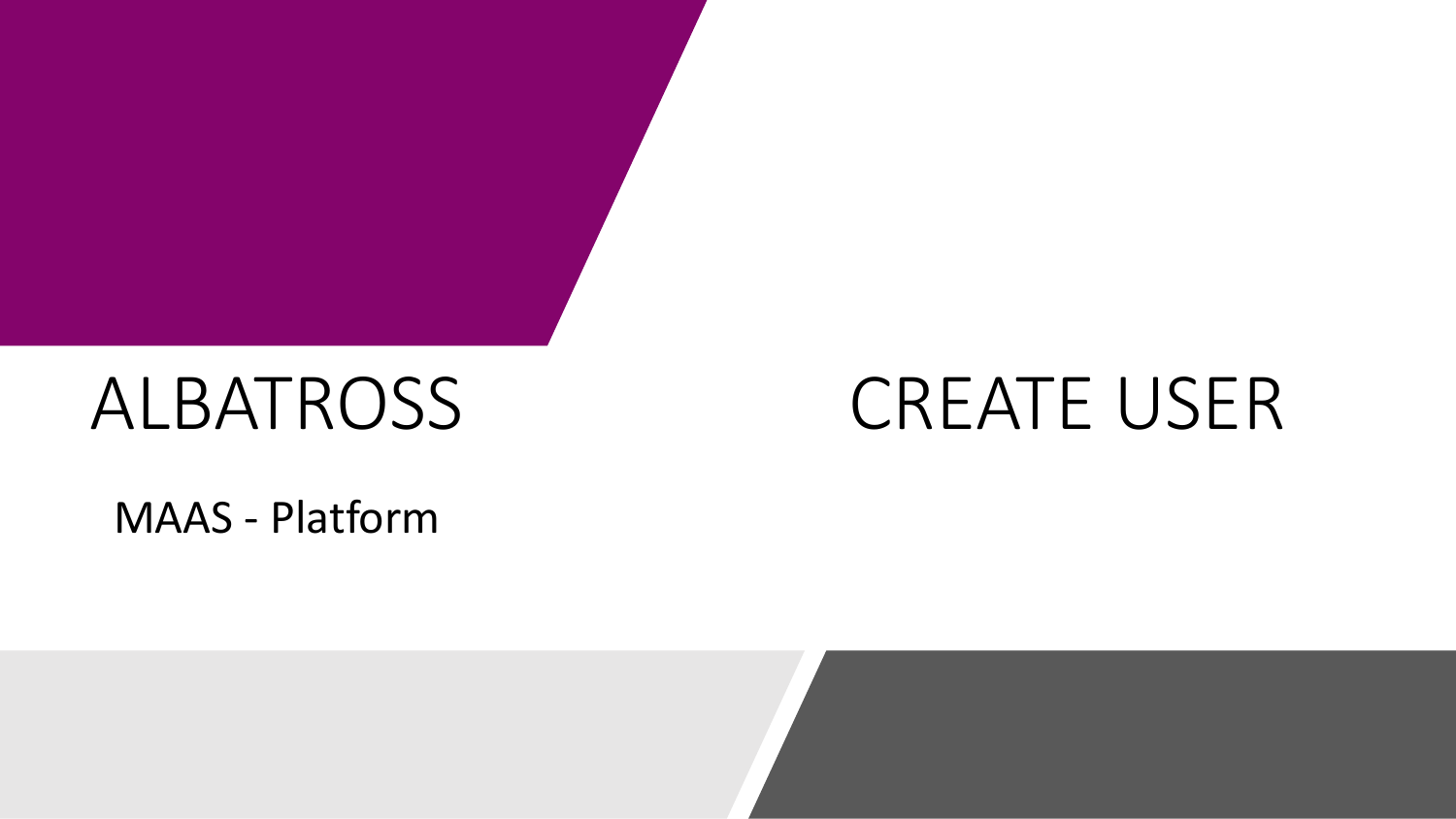## Login Screen

| User Login        |
|-------------------|
|                   |
|                   |
| Logo              |
|                   |
| User ID           |
|                   |
| Password          |
| Forgot Password ? |

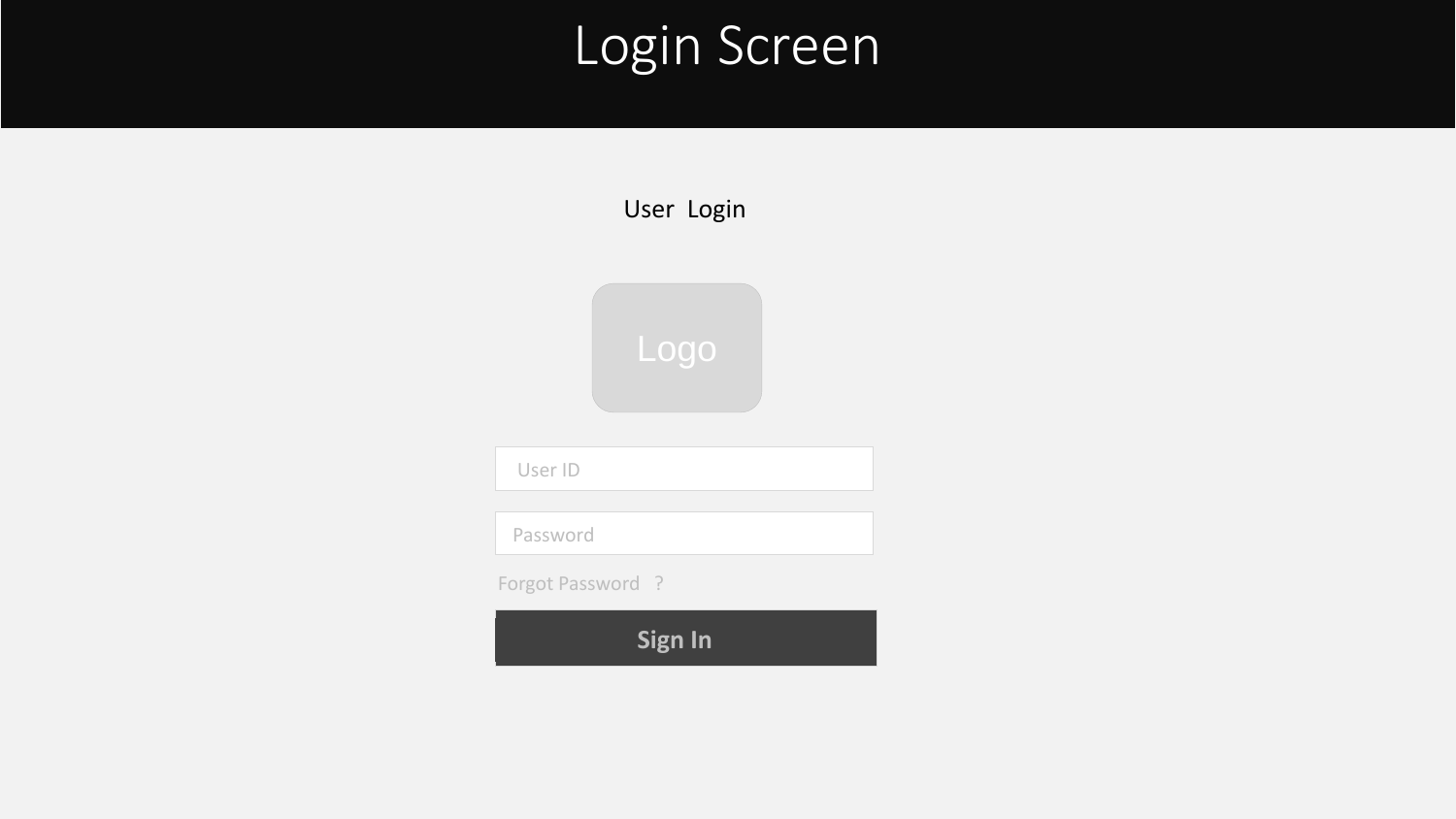## Create Tenant

| <b>Create Tenant (Company)</b> |              |                 |              |  |  |  |
|--------------------------------|--------------|-----------------|--------------|--|--|--|
| Title                          |              | Additional Info |              |  |  |  |
| Email                          |              | Phone           |              |  |  |  |
| Address                        |              | Address 2       |              |  |  |  |
| Country                        | $\checkmark$ | State           | $\checkmark$ |  |  |  |
| City                           | $\checkmark$ | Zip             |              |  |  |  |
|                                |              |                 |              |  |  |  |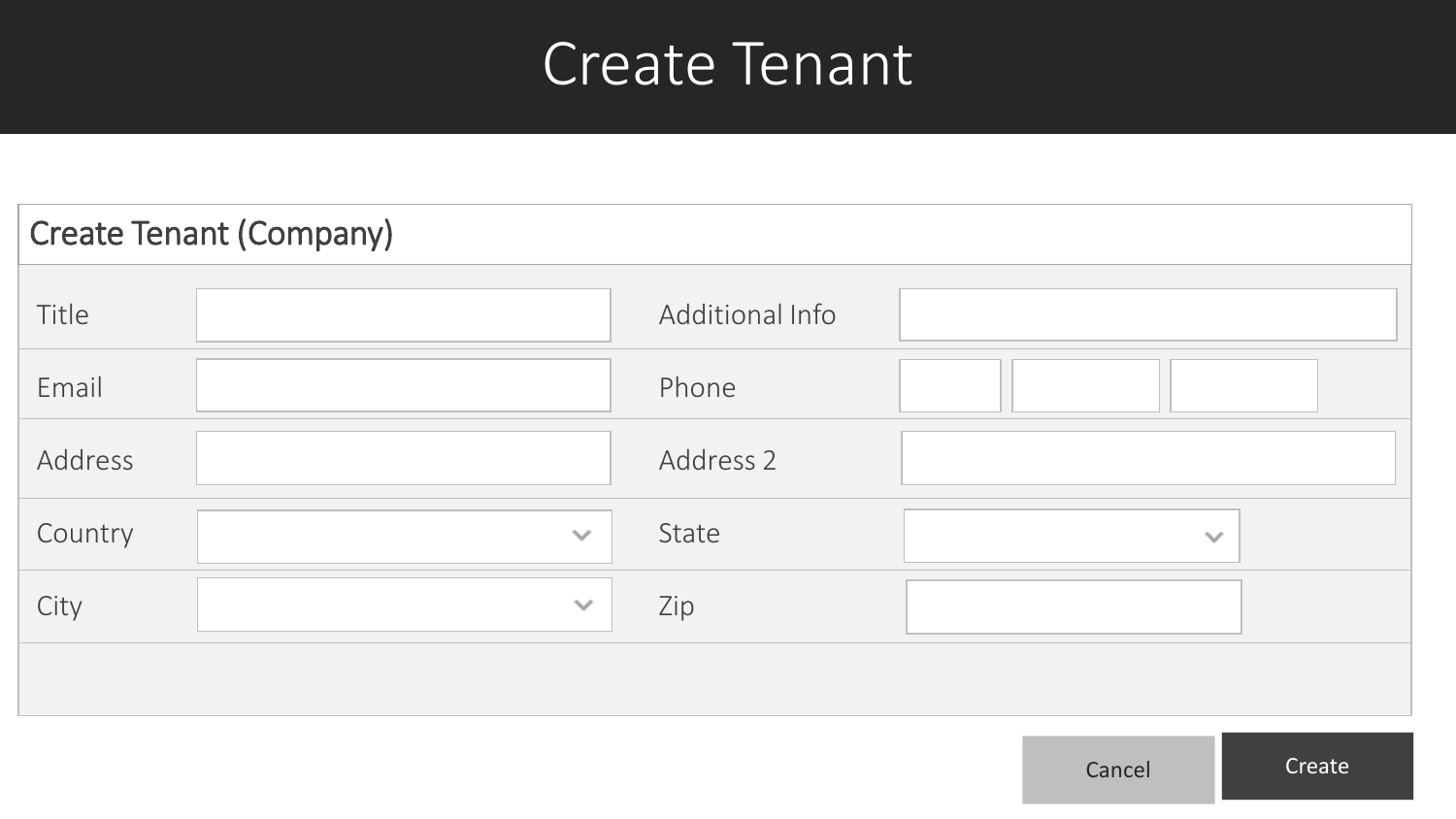# Additional Info

|             | <b>Additional Info</b>                                                                          |       |          |                | $\times$         |
|-------------|-------------------------------------------------------------------------------------------------|-------|----------|----------------|------------------|
|             |                                                                                                 |       |          |                | New Custom Field |
| Type        | Name                                                                                            |       | Required |                |                  |
| <b>Type</b> | $\checkmark$                                                                                    | Field |          | Required<br>k. |                  |
|             | Boolean<br>country code<br>datetime<br>email<br>float<br>int<br>lat<br>locality<br>long<br>name |       |          | Create         | Cancel           |
|             | postal code                                                                                     |       |          |                |                  |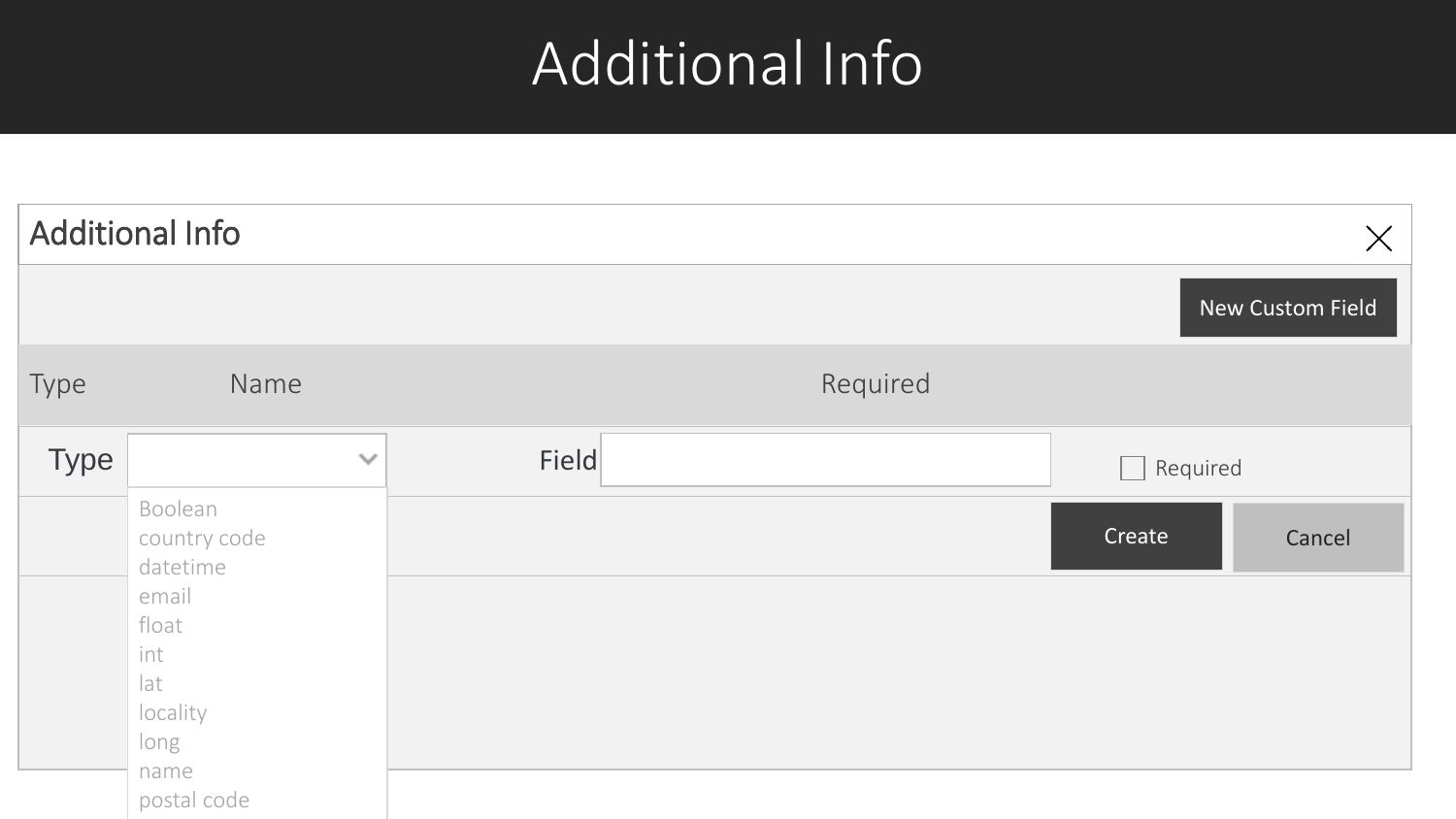# Additional Info

| <b>Additional Info</b> |                     |          | $\times$                   |
|------------------------|---------------------|----------|----------------------------|
|                        |                     |          | New Custom Field           |
| Type                   | Name                | Required |                            |
| <b>String</b>          | Address             | $\ast$   | $\left( \mathbf{x}\right)$ |
| Name                   | Name                | $\ast$   | $\left( \mathbf{x}\right)$ |
| Territory              | State               | $\ast$   | $\left( \mathbf{x}\right)$ |
| <b>String</b>          | <b>Phone Number</b> | $\ast$   | $\left( \mathbf{x}\right)$ |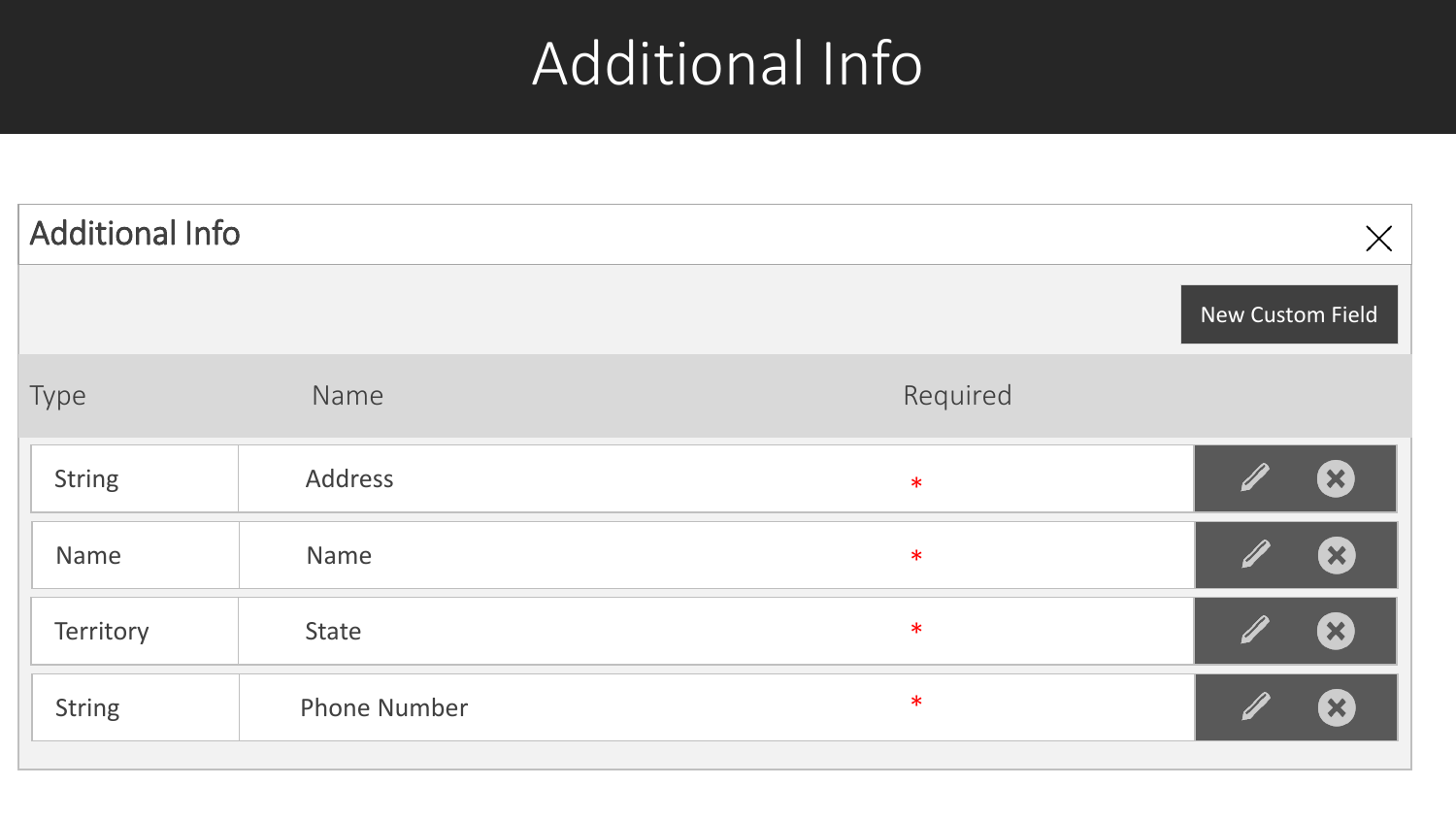# Tenant Info

| <b>Tenant Info</b> |                                        |                     |                             |  |  |  |  |
|--------------------|----------------------------------------|---------------------|-----------------------------|--|--|--|--|
| Tenant ID#         | a5df5230-6d10-11e7-854c-2f8490b8eeb2   | <b>Created Time</b> | Hr:min:sec-AM<br>dd/mm/yyyy |  |  |  |  |
| Title              | <b>B12 Consulting</b>                  | Region              | India                       |  |  |  |  |
| Additional Info    |                                        |                     |                             |  |  |  |  |
| Email              | info@b12consulting.com<br>$\checkmark$ | Phone               | 2647<br>388<br>080          |  |  |  |  |
| Address            | 15# Cross, JP Nagar<br>$\checkmark$    | Address 2           | <b>SBI Bank</b>             |  |  |  |  |
| Country            | India<br>$\checkmark$                  | State               | Karnataka<br>$\checkmark$   |  |  |  |  |
| City               | Bangalore<br>$\checkmark$              | Zip                 | 560068                      |  |  |  |  |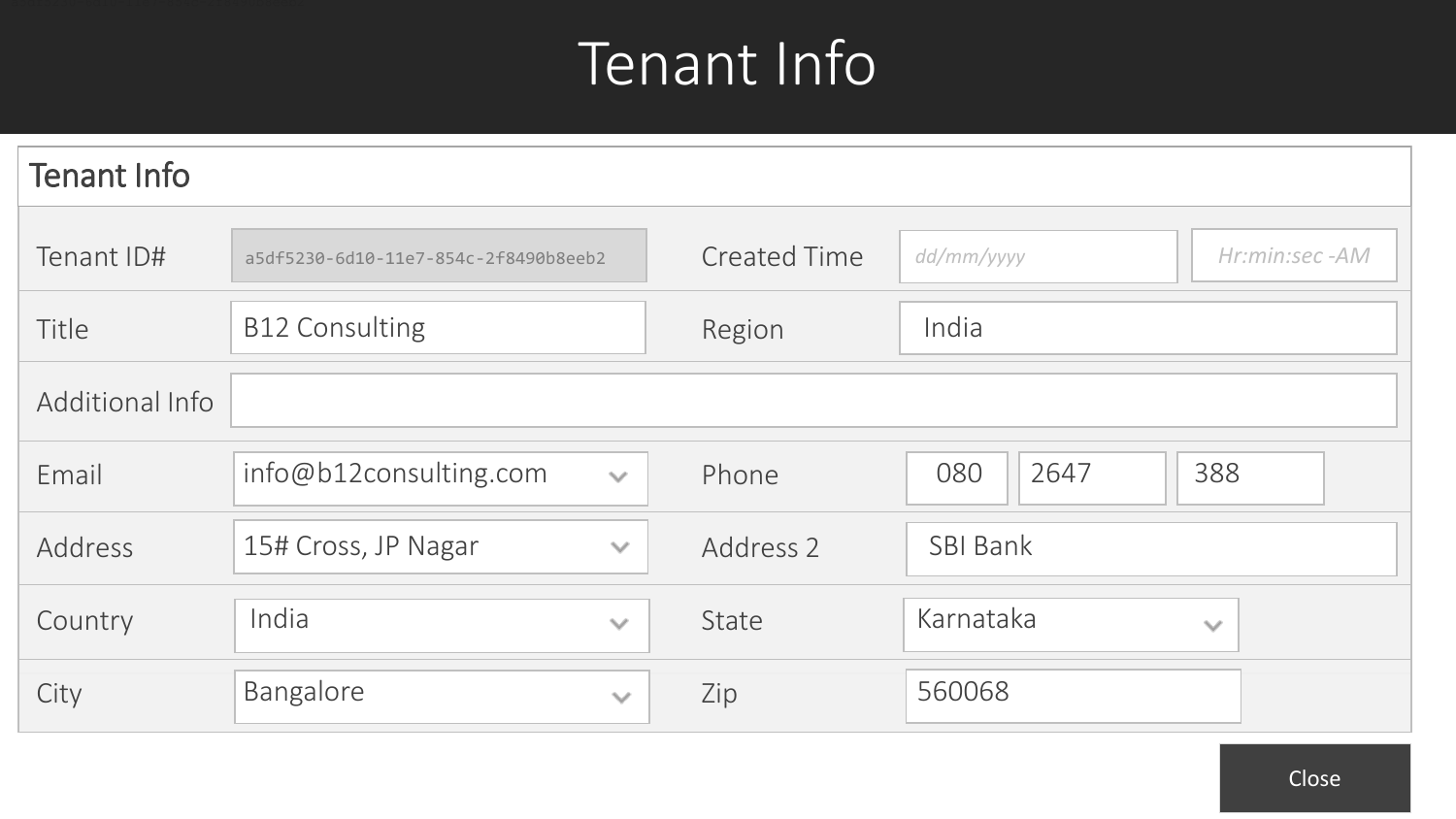## Create Tenant -Admin

| <b>Create Tenant-Admin</b> |                                      |           |              |  |  |  |
|----------------------------|--------------------------------------|-----------|--------------|--|--|--|
| Tenant ID#                 | a5df5230-6d10-11e7-854c-2f8490b8eeb2 | Authority | TENANT_ADMIN |  |  |  |
| First Name                 |                                      | Last Name |              |  |  |  |
| Email                      |                                      |           |              |  |  |  |
| Additional Info            |                                      |           |              |  |  |  |

Cancel Create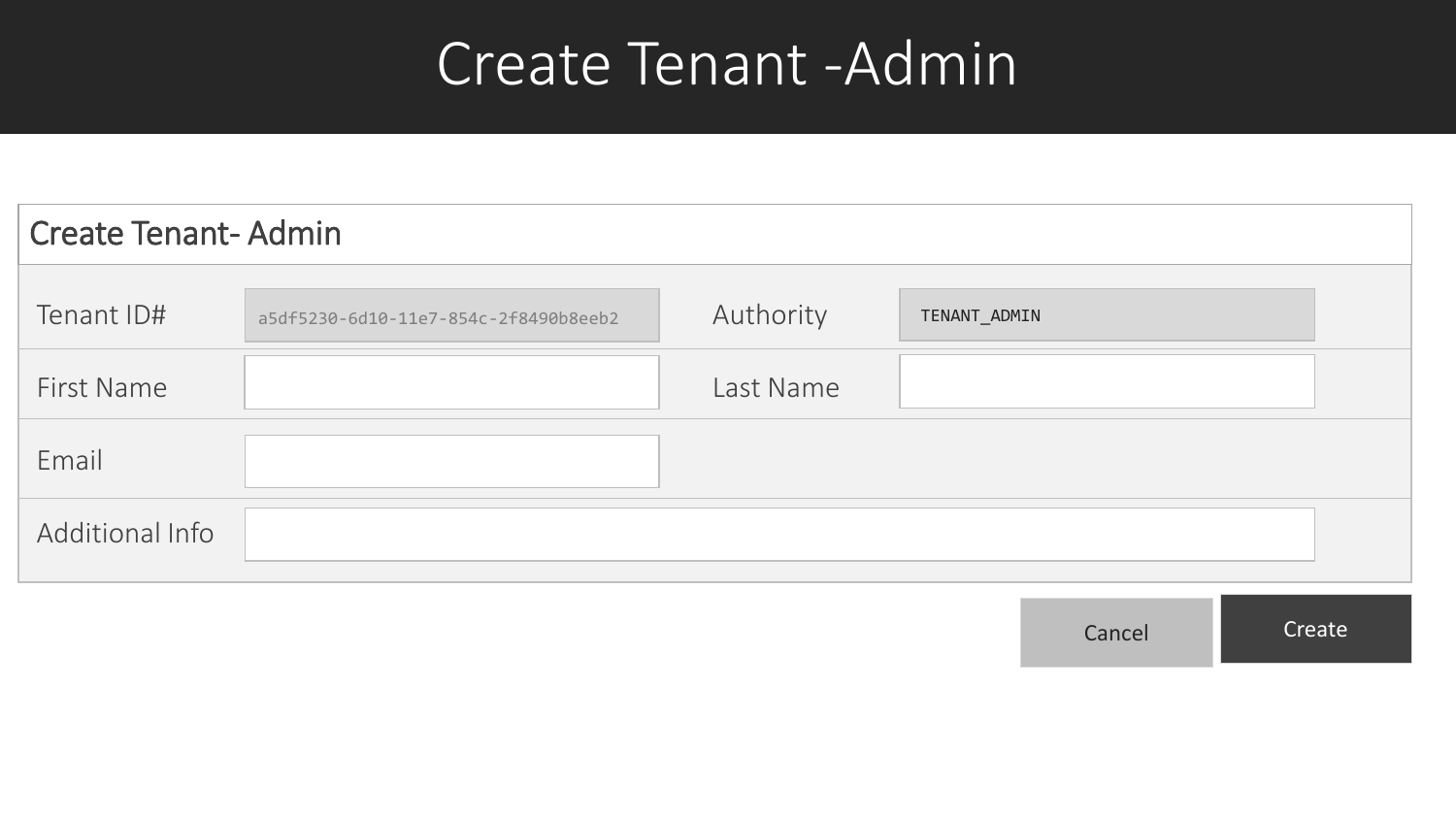# Tenant -Admin Info

#### Tenant -Admin Info

| ID#               | cec0dde0-6d10-11e7-854c-2f8490b8eeb2 | Tenant ID#          | a5df5230-6d10-11e7-854c-2f8490b8eeb2 |               |
|-------------------|--------------------------------------|---------------------|--------------------------------------|---------------|
| Customer ID#      | 13814000-1dd2-11b2-8080-808080808080 | <b>Created Time</b> | dd/mm/yyyy                           | Hr:min:sec-AM |
| Authority         | TENANT_ADMIN                         |                     |                                      |               |
| <b>First Name</b> |                                      | Last Name           |                                      |               |
| Email             |                                      |                     |                                      |               |
| Additional Info   |                                      |                     |                                      |               |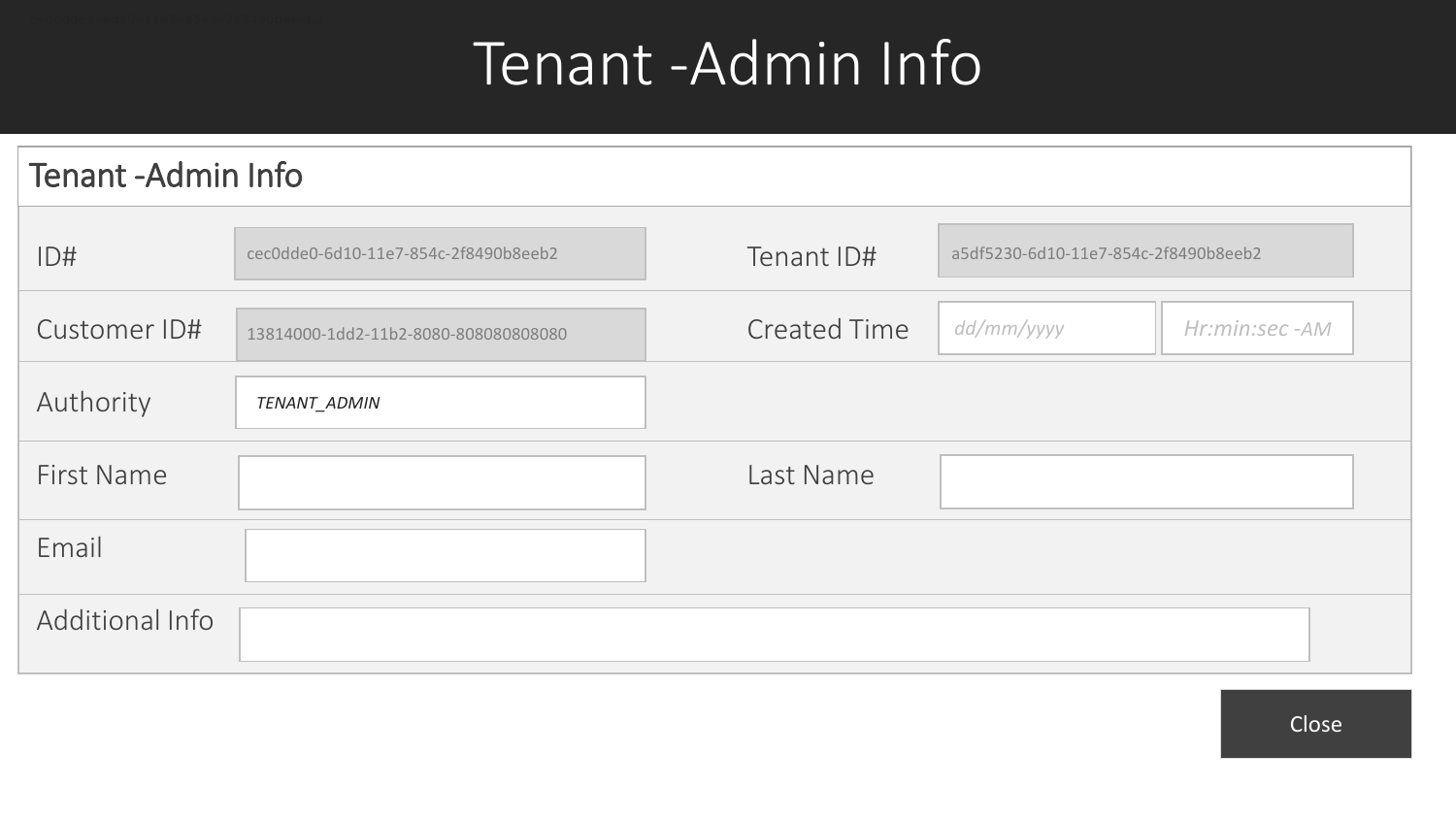## Create Customer

|                        | Manually     | Import          |              |
|------------------------|--------------|-----------------|--------------|
| <b>Create Customer</b> |              |                 |              |
| Title                  |              | Additional Info |              |
| Description            |              |                 |              |
| Email                  |              | Phone           |              |
| Address                |              | Address 2       |              |
| City                   | $\checkmark$ | State           | $\checkmark$ |
| Zip                    |              | Country         | $\checkmark$ |

Cancel **Create**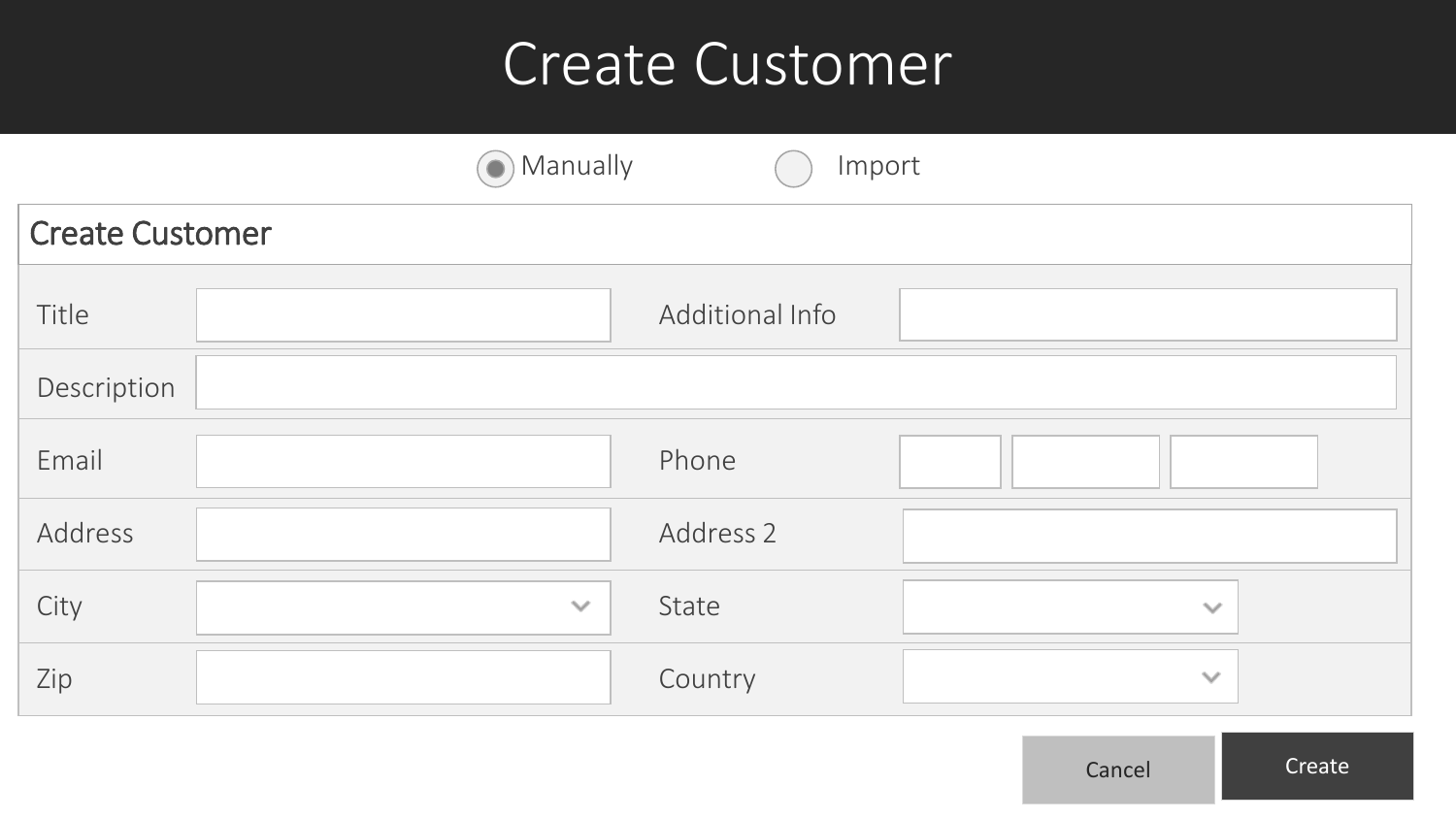### Create Customer

|                                                   | Manually         | Import            |          |
|---------------------------------------------------|------------------|-------------------|----------|
| <b>Create Customer</b>                            |                  |                   |          |
| Import Data                                       |                  | <b>View Data</b>  |          |
| Upload File                                       |                  | Download Template |          |
| Choose File<br>No File Chosen                     |                  | <b>XLS</b>        |          |
| XLS, XLXS & CSV file Support. Batch User Creation | Submit<br>Cancel | Download          | Download |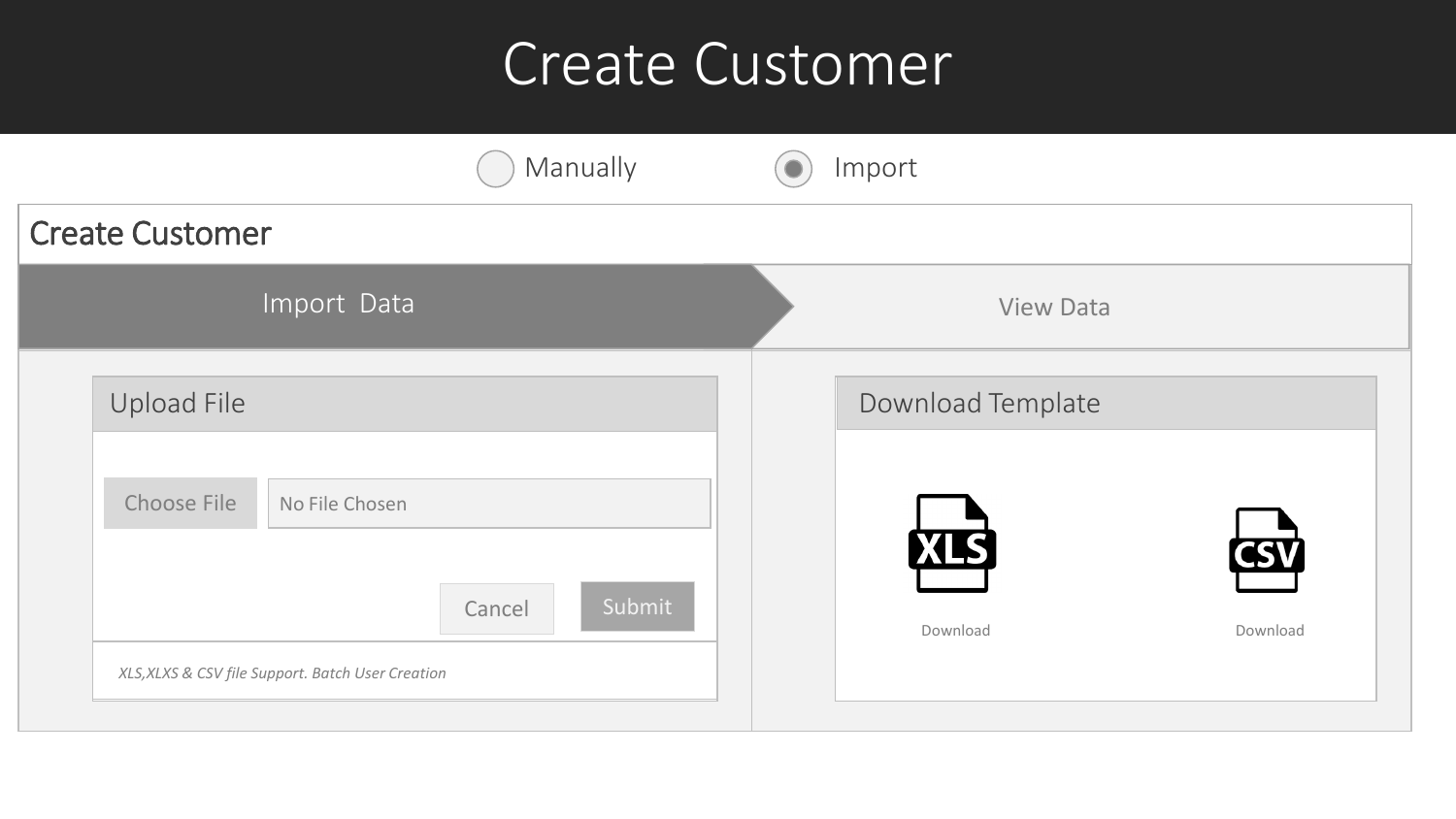# Customer Data list

|                                     | Manually                             | Import   |           |                  |                     |        |
|-------------------------------------|--------------------------------------|----------|-----------|------------------|---------------------|--------|
| <b>Customer List</b>                |                                      |          |           |                  |                     |        |
|                                     | Import Data                          |          |           | <b>View Data</b> |                     |        |
| ID                                  | Tenant ID#.                          | Title    | Phone     | Email            | <b>Created Time</b> | Status |
| 4bb68a10-6b96-11e7-854c-f8490b8eeb2 | cba44a80-9fce-11e6-8080-808080808080 | Thirdeye | 567938963 | admin@te.com     |                     |        |
|                                     |                                      |          |           |                  |                     |        |
|                                     |                                      |          |           |                  |                     |        |
|                                     |                                      |          |           |                  |                     |        |
|                                     |                                      |          |           |                  |                     |        |